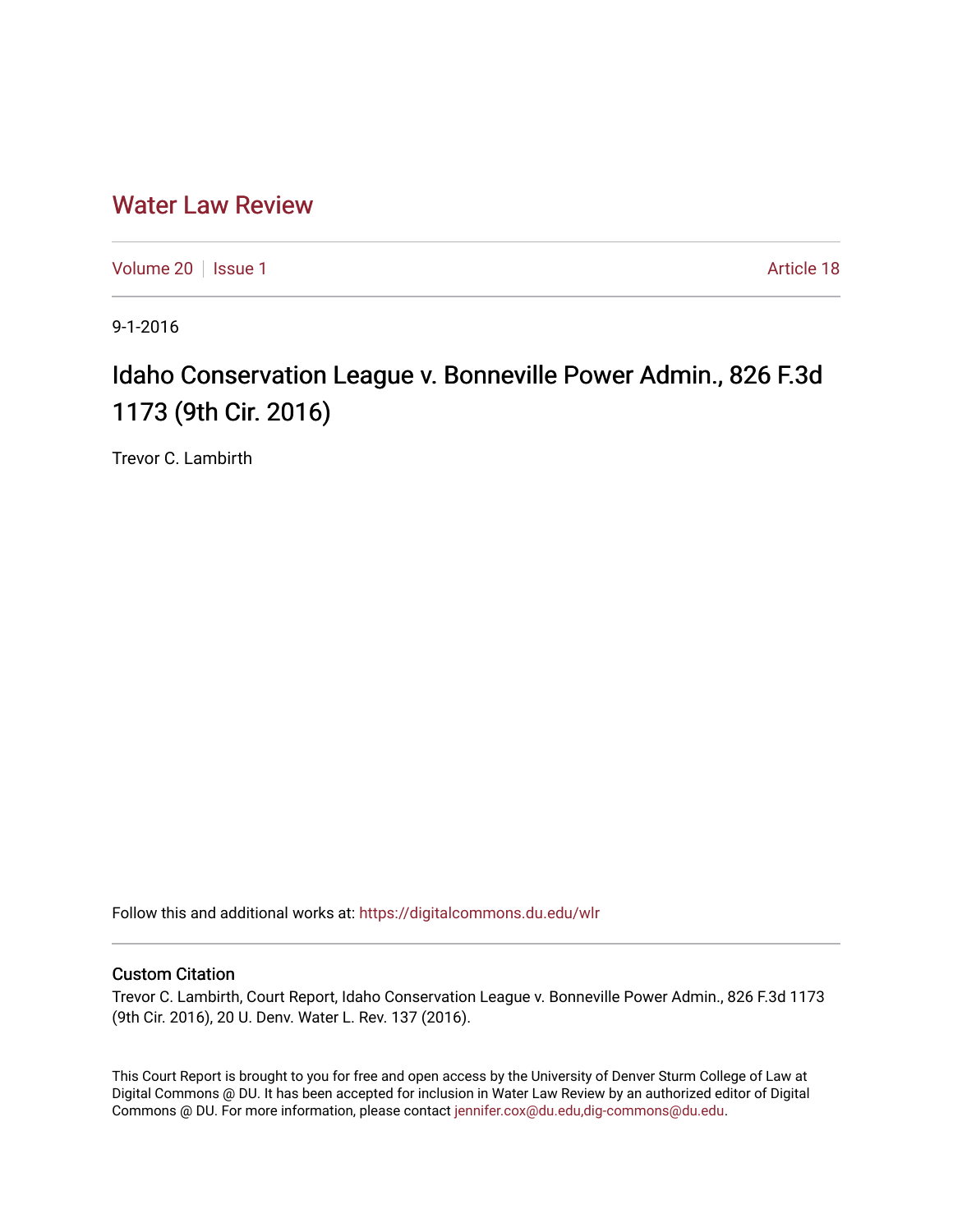State contended that the Treaties **did** not impose a duty on the State to abstain from constructing barrier culverts, and objected to the scope of the district court's injunction

First, the court of appeals determined the State's duties under the Treaties. The court of appeals found that the State misconstrued the Treaties **by** characterizing their primary purpose as "opening up the region to settlement"; the court of appeals instead deemed the primary purpose as establishing a reliable means to sustain tribal livelihoods once the Treaties took effect. The court of appeals, relying on United States Supreme Court precedent, construed treaties between tribes and the United States in favor of the tribes. Along that vein, the court of appeals reasoned the Tribes understood that the Treaties would provide not only access to usual and accustomed fishing places, but also to sustainable salmon populations; thus, regardless of explicit language, the court of appeals would infer that promise.

The court of appeals then reviewed the facts presented to the district court regarding the State's culverts and recognized their effects within **the** Case Area as "blockling] approximately **1,000** linear miles of streams suitable for salmon habitat." Therefore, the culverts precluded sufficient salmon populations that would maintain a moderate living for the Tribes. The court of appeals further reasoned that replacing or modifying culverts to increase salmon migration would render more mature salmon available for Tribal harvest.

Next, the court of appeals addressed the appropriateness of the district court's injunction and rejected the State's contentions. The State contended that the Tribes **did** not provide sufficient evidence that the culverts significantly caused the salmon's decline. However, the court of appeals determined that the Tribes had presented extensive evidence. Specifically, the Tribes presented a report prepared **by** state agencies, which acknowledged culverts as a type of barrier to fish migration and as "correctable obstacles." The State also contended that the district court's injunction ordered the State to correct almost all state-owned barrier culverts without evidence that such corrections would **im**prove salmon migrations. However, the court of appeals reiterated that the State's own evidence illustrated that once salmon habitat is accessible **by** unblocking barrier culverts, "hundreds of thousands of adult salmon" would **be** available to Tribes.

Accordingly, the court of appeals affirmed the district court's holdings and concluded that the district court **did** not abuse its discretion **by** issuing the permanent injunction.

#### *Gia Austin*

Idaho Conservation **League v. Bonneville Power Admin., 826 F.3d 1173** (9th **Cir. 2016)** (holding that three federal agencies managing a dam **did** not violate the requirements of **NEPA** when they decided to fluctuate the level of a reservoir without filing an environmental impact statement, because that decision was within the range of action originally available when the dam was first operational, and therefore, was not a major federal action).

The National Environmental Policy Act **("NEPA")** requires that federal agencies prepare an environmental impact statement **("EIS")** for all "major Federal actions significantly affecting the quality of the human environment." An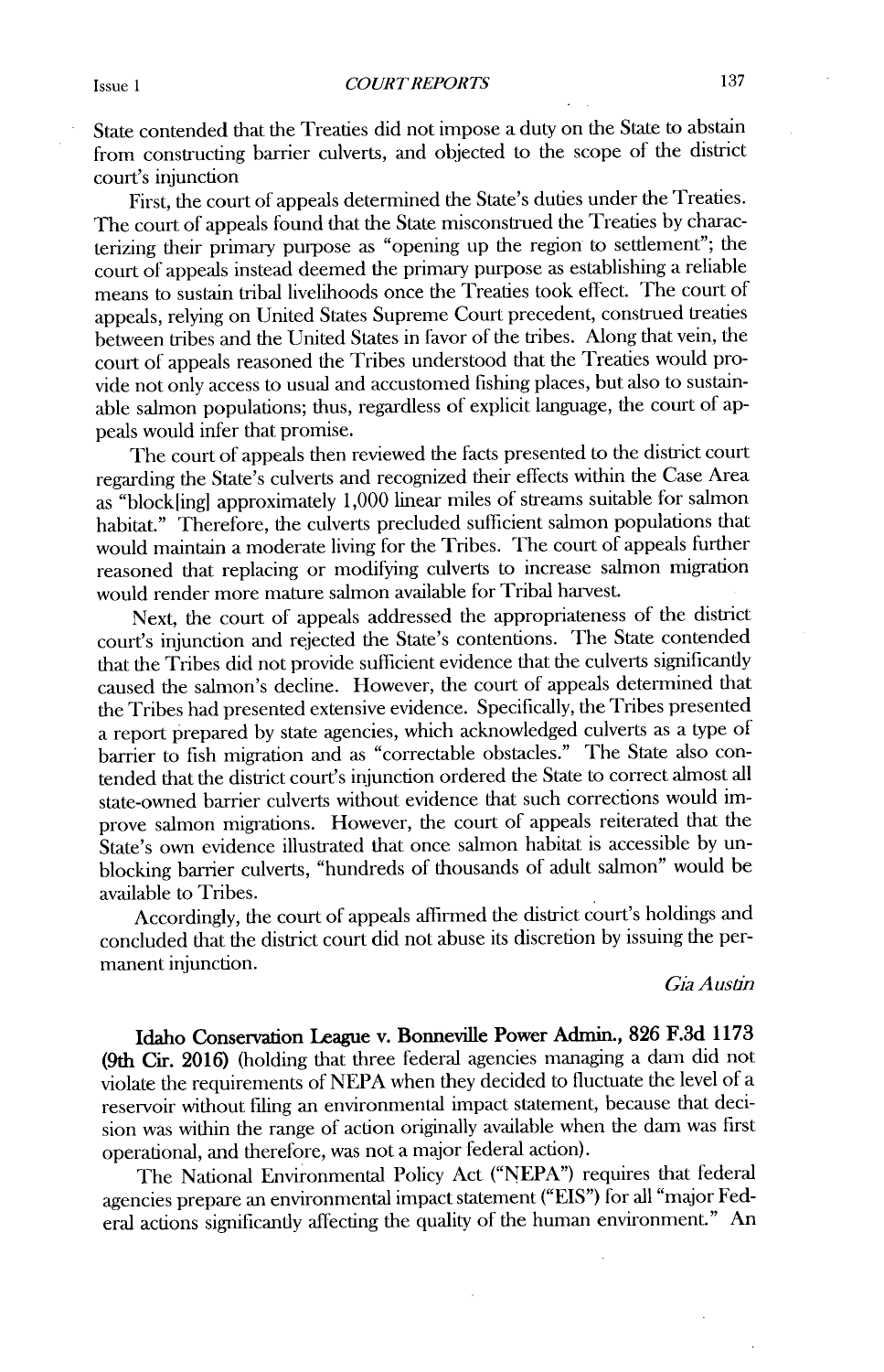**EIS** is a detailed study that examines the environmental consequences of an agency's action. To determine whether an **EIS** is necessary, Agencies prepare environmental assessments **("EA").** In this case, the United States Court **of** Appeals for the Ninth Circuit decided whether the Bonneville Power Administration ("BPA") violated the requirements of **NEPA** when BPA concluded in an **EA** that no **EIS** would be necessary to raise and lower the level of Lake Pend Oreille to generate power through the Albeni Falls Dam.

The Albeni Falls Dam ("Dam") lies on the Pend Oreille River and operates to balance a variety of competing objectives including flood control, power generation, navigation, and wildlife conservation. Lake Pend Oreille ("Lake") serves as the Dam's reservoir. The Dam's electricity output corresponds with the amount of water released from the Lake. Higher output lowers the Lake and causes its shoreline to recede.

The Army Corps of Engineers ("Corps"), the BPA, and the Bureau of Reclamation jointly manage the Dam. Since its completion in **1957,** the Corps fluctuated the level of the Lake to generate power as needed during the winter months. However, from **1997** to **2011,** the Corps maintained the Lake at a constant level to mitigate adverse effects on the kokanee salmon population.

In **2009,** the BPA advocated for more "flexible winter power operations." The operating agencies developed a new plan (the "Plan"), which preserved the Corps' discretion to raise and lower the level of the lake **by** up to five feet during the winter. Along with the Plan, the agencies published an **EA** in which they concluded that fluctuating the level of the Lake had no significant environmental impact. The agencies moved forward without preparing an **EIS.**

The Idaho Conservation League ("Petitioner") challenged the agencies' decision to move forward without preparing an **EIS** as a violation of the requirements of NEPA. The Petitioner requested the court of appeals to require that the BPA prepare an **EIS.** The Petitioner also challenged the EA's finding of no significant impact, claiming the agencies failed to consider the Plan's impact on the spread of the flowering rush, an invasive species. The court of appeals held that the Plan **did** not violate the requirements of **NEPA.**

First, the court of appeals rejected the Petitioner's **EIS** request, explaining that an action is not a major federal action when an agency operates a facility "within the range originally available to it," and that the **EIS** requirement only applies where the proposed action is major. Actions regarding ongoing projects can be major when agencies make changes that "themselves amount to major Federal actions." There was no change in the Plan. In other words, the Plan **"did** not change the status quo" because **if** the agencies had before consistently fluctuated the levels of the Lake during the winter, then formalizing the approach to fluctuation would be "doing nothing new, nor more extensive, nor other than that contemplated when the [Dam] was first operational." The court of appeals concluded the Corps never relinquished its discretion to fluctuate the level of the Lake from **1997** to 2011 when the agency maintained the Lake at a consistent level. The court of appeals reasoned that because the agencies decided to maintain the Lake at a consistent winter level on a year-to-year basis, that they had always retained the authority to respond to annual changes in power demands. **By** rejecting Petitioner's request, the court of appeals held that all other challenges to the **EA** were moot. Since the Plan **did** not trigger a major federal action, the agencies had no need to further consider the flowering